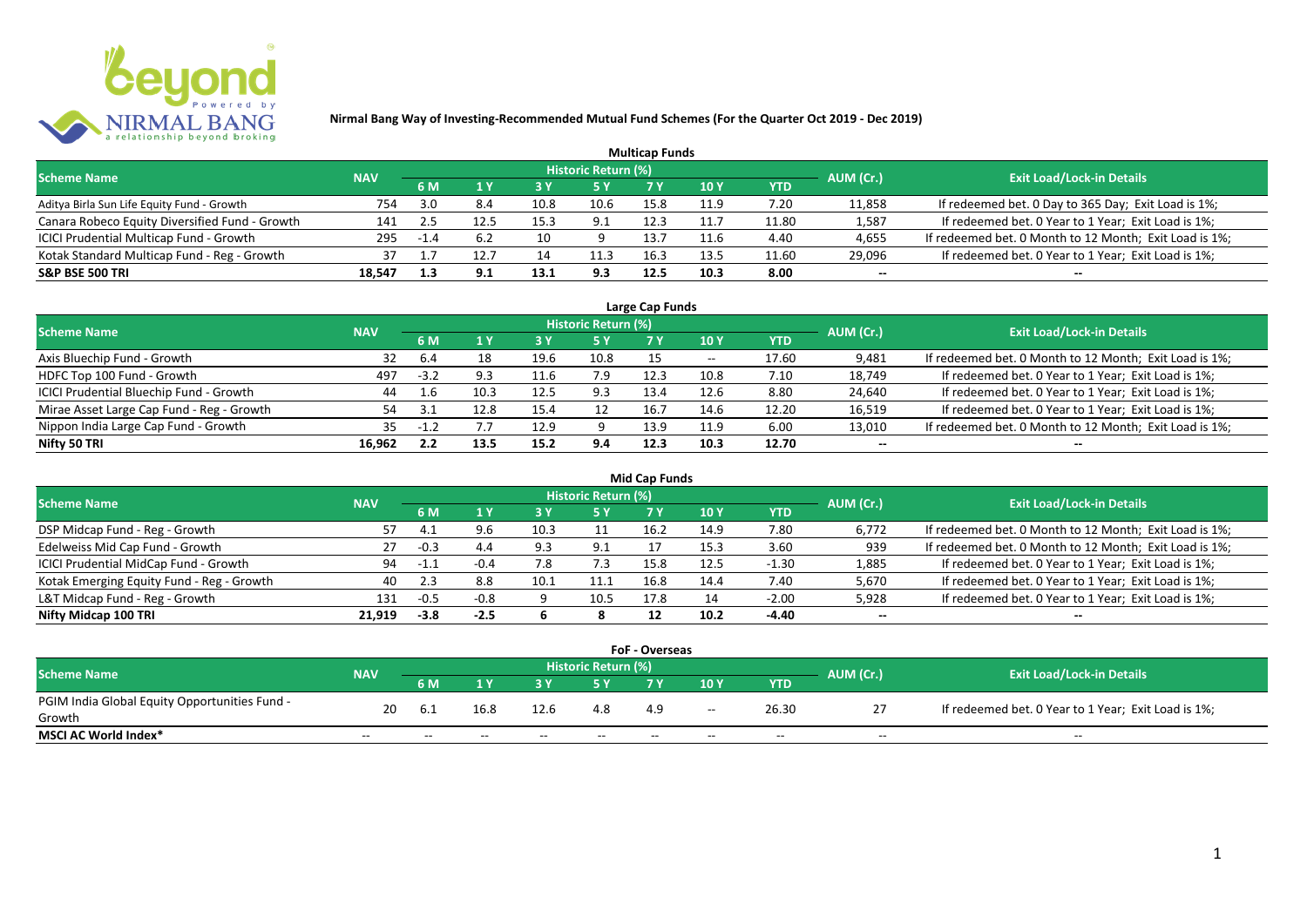

| Large & Midcap                                   |            |     |  |      |                     |      |      |       |           |                                                     |  |  |  |  |
|--------------------------------------------------|------------|-----|--|------|---------------------|------|------|-------|-----------|-----------------------------------------------------|--|--|--|--|
| <b>Scheme Name</b>                               | <b>NAV</b> |     |  |      | Historic Return (%) |      |      |       | AUM (Cr.) | <b>Exit Load/Lock-in Details</b>                    |  |  |  |  |
|                                                  |            |     |  |      | 5 Y                 |      | 10Y  | YTD   |           |                                                     |  |  |  |  |
| Canara Robeco Emerging Equities - Growth         | 96         | 0.9 |  | 13.5 | 12.2                | 19.8 | 18.5 | 7.90  | 5,258     | If redeemed bet. 0 Year to 1 Year; Exit Load is 1%; |  |  |  |  |
| Invesco India Growth Opportunities Fund - Growth | 36         | 4.9 |  |      | 10.9                |      | 12.4 | 10.10 | 2,108     | If redeemed bet. 0 Year to 1 Year; Exit Load is 1%; |  |  |  |  |
| Principal Emerging Bluechip Fund - Growth        | 107        | 9.ء |  |      | 11.3                | 18.2 | 14.6 | 5.30  | 2,120     | If redeemed bet. 0 Year to 1 Year; Exit Load is 1%; |  |  |  |  |
| NIFTY Large Midcap 250 TRI                       | 7.345      | 0.6 |  | 12.4 | 10.1                | 13.8 | 11.3 | 5.00  | $- -$     | $- -$                                               |  |  |  |  |

|                                  |            |     |      |      |                            | <b>Focused Funds</b> |            |       |           |                                                        |
|----------------------------------|------------|-----|------|------|----------------------------|----------------------|------------|-------|-----------|--------------------------------------------------------|
| <b>Scheme Name</b>               | <b>NAV</b> |     |      |      | <b>Historic Return (%)</b> |                      |            |       | AUM (Cr.) | <b>Exit Load/Lock-in Details</b>                       |
|                                  |            | 6 M |      |      | 5 Y                        |                      | <b>10Y</b> | YTD   |           |                                                        |
| Axis Focused 25 Fund - Growth    | 30         | . ხ | 14.8 | 18.5 |                            | 15.3                 | $- -$      | 13.50 | 8,891     | If redeemed bet. 0 Month to 12 Month; Exit Load is 1%; |
| SBI Focused Equity Fund - Growth | 152        |     | 16.  |      |                            | 14 F                 |            | 14.60 | 6,526     | If redeemed bet. 0 Year to 1 Year; Exit Load is 1%;    |
| <b>S&amp;P BSE 500 TRI</b>       | 18.547     |     |      |      | 9.3                        | 12.5                 | 10.3       | 8.00  | $- -$     | $- -$                                                  |

|                                                |            |         |        |                            |      | <b>Small Cap Funds</b> |            |            |           |                                                     |
|------------------------------------------------|------------|---------|--------|----------------------------|------|------------------------|------------|------------|-----------|-----------------------------------------------------|
| <b>Scheme Name</b>                             | <b>NAV</b> |         |        | <b>Historic Return (%)</b> |      |                        |            |            | AUM (Cr.) | <b>Exit Load/Lock-in Details</b>                    |
|                                                |            | 6 M     | 1 Y    | <b>3Y</b>                  | 5 Y  | 7 Y                    | <b>10Y</b> | <b>YTD</b> |           |                                                     |
| Franklin India Smaller Companies Fund - Growth | 49         | -9.8    | $-5.9$ |                            | 6.6  | 16.7                   | 14.6       | -7.40      | 6,953     | If redeemed bet. 0 Year to 1 Year; Exit Load is 1%; |
| HDFC Small Cap Fund - Growth                   | 38         | $-11.3$ | $-10$  | 8.9                        | 8.7  | 13.6                   |            | $-11.00$   | 9,034     | If redeemed bet. 0 Year to 1 Year; Exit Load is 1%; |
| L&T Emerging Businesses Fund - Reg - Growth    | 22         | -6.6    | $-8.4$ | 8.3                        | 10.7 | $- -$                  | $- -$      | $-9.90$    | 6,006     | If redeemed bet. 0 Year to 1 Year; Exit Load is 1%; |
| SBI Small Cap Fund - Growth                    | 53         |         |        | 13.                        | 14.4 | 22.9                   | 17.6       | 5.20       | 3,035     | If redeemed bet. 0 Year to 1 Year; Exit Load is 1%; |
| Nifty Smallcap 100 TRI                         | 6.941      | $-10.2$ |        | -0.3                       |      | 7.6                    | 6.6        | -11.40     | $- -$     | $- -$                                               |

| ELSS Schemes (Tax Saving u/s 80-C)            |            |      |      |                     |               |           |            |            |           |                                  |  |  |
|-----------------------------------------------|------------|------|------|---------------------|---------------|-----------|------------|------------|-----------|----------------------------------|--|--|
| <b>Scheme Name</b>                            | <b>NAV</b> |      |      | Historic Return (%) |               |           |            |            | AUM (Cr.) | <b>Exit Load/Lock-in Details</b> |  |  |
|                                               |            | 6 M  |      | 73 Y                | <b>5Y</b>     | <b>7Y</b> | <b>10Y</b> | <b>YTD</b> |           |                                  |  |  |
| Aditya Birla Sun Life Tax Relief 96 - Growth  |            | 3.1  |      | 12.6                | 10.6          | 15.8      | 11.7       | 4.40       | 9,998     | Nil                              |  |  |
| Axis Long Term Equity Fund - Growth           | 49         | 5.9  | 13.3 | 16.2                | 11.6          | 18.5      | $- -$      | 13.00      | 21,160    | Nil                              |  |  |
| IDFC Tax Advantage (ELSS) Fund - Reg - Growth | 54         | -4.5 | 4.4  | 11.5                | 9.1           | 13.9      | 12.5       | 0.90       | 2,107     | Nil                              |  |  |
| Invesco India Tax Plan - Growth               | 53         | 3.3  | 9.4  | 13                  | 10.3          | 15.6      | 13.7       | 8.90       | 977       | Nil                              |  |  |
| Mirae Asset Tax Saver Fund - Reg - Growth     | 19         | 4.4  | 13.8 | 17.6                | $\sim$ $\sim$ |           |            | 13.30      | 2,877     | Nil                              |  |  |
| S&P BSE 200 TRI                               | 6,031      | 2.1  | 10.6 | 13.9                | 9.7           | 12.8      | 10.5       | 9.50       | $- -$     | $- -$                            |  |  |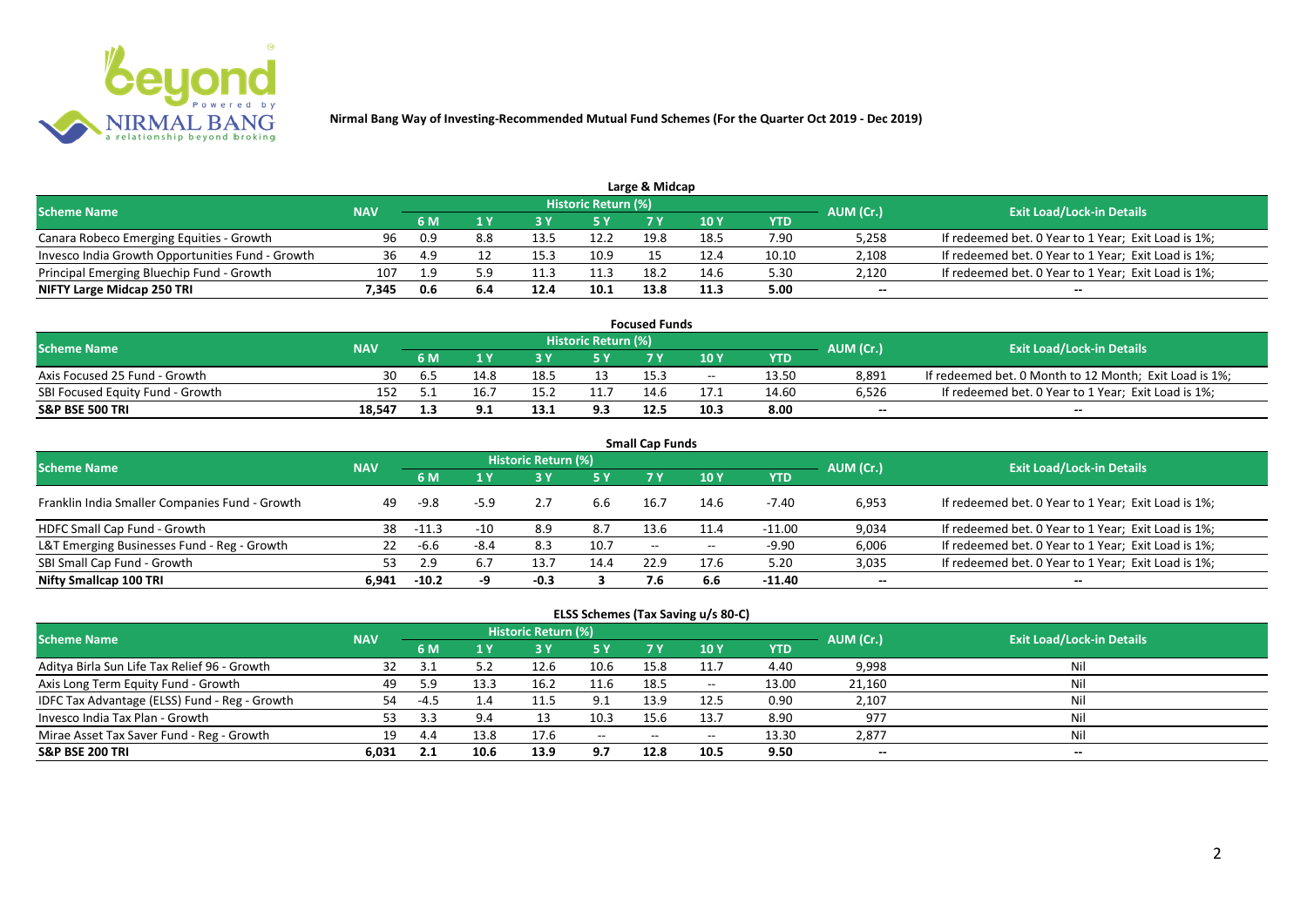

|                                           |            |        |      |                            |      | <b>Contra/Value Fund</b> |             |      |           |                                                     |
|-------------------------------------------|------------|--------|------|----------------------------|------|--------------------------|-------------|------|-----------|-----------------------------------------------------|
| <b>Scheme Name</b>                        | <b>NAV</b> |        |      | <b>Historic Return (%)</b> |      |                          |             |      | AUM (Cr.) | <b>Exit Load/Lock-in Details</b>                    |
|                                           |            | 6 M    |      |                            | 5 Y  | 7 Y                      | <b>10 Y</b> | YTD  |           |                                                     |
| Kotak India EQ Contra Fund - Reg - Growth | 55         |        |      | 14.8                       | 9.8  | 13.3                     | 10.9        | 9.40 | 883       | If redeemed bet. 0 Year to 1 Year; Exit Load is 1%; |
| Invesco India Contra Fund - Growth        | 49         | - 0.5  |      | 13.8                       | 10.8 | 16.4                     | 12.9        | 5.10 | 4,558     | If redeemed bet. 0 Year to 1 Year; Exit Load is 1%; |
| UTI Value Opportunities Fund - Growth     | 64         | -3.2   | 10.3 |                            |      | 10.4                     | 10.5        | 9.00 | 4,542     | If redeemed bet. 0 Year to 1 Year; Exit Load is 1%; |
| Nippon India Value Fund - Growth          | 74         | $\sim$ |      | 11.1                       | 8.3  | 12.1                     | 10.5        | 4.40 | 3,129     | If redeemed bet. 0 Year to 1 Year; Exit Load is 1%; |
| <b>S&amp;P BSE 500 TRI</b>                | 18.547     | 1.3    | 9.1  | 13.1                       | 9.3  | 12.5                     | 10.3        | 8.00 | $- -$     | $- -$                                               |

|                                                        |            |        |        |                     |       | Sector/Thematic |               |            |           |                                                        |
|--------------------------------------------------------|------------|--------|--------|---------------------|-------|-----------------|---------------|------------|-----------|--------------------------------------------------------|
| <b>Scheme Name</b>                                     | <b>NAV</b> |        |        | Historic Return (%) |       |                 |               |            | AUM (Cr.) | <b>Exit Load/Lock-in Details</b>                       |
|                                                        |            | 6 M    | 1 Y    | 73 Y                | 5 Y   | 7 Y             | <b>10Y</b>    | <b>YTD</b> |           |                                                        |
| Canara Robeco Consumer Trends Fund - Reg -             | 42         | 5.6    | 12.9   | 17.1                | 11.8  | 14.8            | 14.8          | 12.20      | 371       | If redeemed bet. 0 Year to 1 Year; Exit Load is 1%;    |
| Growth                                                 |            |        |        |                     |       |                 |               |            |           |                                                        |
| Mirae Asset Great Consumer Fund - Growth               | 37         | 6.3    | 9.3    | 18.1                | 12.2  | 15.9            | $\sim$ $\sim$ | 8.10       | 952       | If redeemed bet. 0 Year to 1 Year; Exit Load is 1%;    |
| <b>ICICI Prudential Technology Fund - Growth</b>       | 57         | $-3.4$ | $-2.9$ | 13.2                | 7.6   | 16.8            | 15.4          | $-0.10$    | 412       | If redeemed bet. 0 Day to 15 Day; Exit Load is 1%;     |
| Nippon India Pharma Fund - Growth                      | 151        | 5.8    | 0.5    |                     | 3.8   | 11.9            | 13.6          | 0.70       | 2,434     | If redeemed bet. 0 Year to 1 Year; Exit Load is 1%;    |
| BNP Paribas India Consumption Fund - Reg - Growth      | 13         | 8.0    | 18.1   | $- -$               | $- -$ | $- -$           | $- -$         | 16.30      | 453       | If redeemed bet. 0 Month to 12 Month; Exit Load is 1%; |
| ICICI Prudential Banking and Financial Services Fund - | 70         |        | 17.2   | 17.3                | 13.8  | 17.6            | 16.9          | 14.20      |           |                                                        |
| Retail - Growth                                        |            | 1.9    |        |                     |       |                 |               |            | 3,632     | If redeemed bet. 0 Day to 15 Day; Exit Load is 1%;     |
| <b>S&amp;P BSE 500 TRI</b>                             | 18.547     | 1.3    | 9.1    | 13.1                | 9.3   | 12.5            | 10.3          | 8.00       | $- -$     | $- -$                                                  |

| <b>Dynamic Asset Allocation Funds</b>                      |            |     |      |                            |            |                          |            |            |           |                                                          |  |  |  |  |
|------------------------------------------------------------|------------|-----|------|----------------------------|------------|--------------------------|------------|------------|-----------|----------------------------------------------------------|--|--|--|--|
| Scheme Name                                                | <b>NAV</b> |     |      | <b>Historic Return (%)</b> |            |                          |            |            | AUM (Cr.) | <b>Exit Load/Lock-in Details</b>                         |  |  |  |  |
|                                                            |            | 6 M |      |                            | <b>5 Y</b> | 7V                       | <b>10Y</b> | <b>YTD</b> |           |                                                          |  |  |  |  |
| ICICI Prudential Balanced Advantage Fund - Reg -<br>Growth | 38         | 4.6 |      | 10.1                       | 9.2        |                          | 12.1       | 10.00      | 28,383    | If redeemed bet. 0 Year to 1 Year; Exit Load is 1%;      |  |  |  |  |
| Invesco India Dynamic Equity Fund - Growth                 | 30         |     | 9.1  |                            | 8.2        |                          | 10.2       | 9.00       | 912       | If redeemed bet. 0 Month to 3 Month; Exit Load is 0.25%; |  |  |  |  |
| Nippon India Balanced Advantage Fund - Growth              | 94         |     | 8.4  | 10.6                       | 8.1        |                          | 10.6       | 7.50       | 2,612     | If redeemed bet. 0 Month to 12 Month; Exit Load is 1%;   |  |  |  |  |
| SBI Dynamic Asset Allocation Fund - Reg - Growth           | 14         | 2.8 | 5.8  | 10.2                       | $- -$      | $\overline{\phantom{a}}$ | $- -$      | 5.70       | 676       | If redeemed bet. 0 Month to 12 Month; Exit Load is 1%;   |  |  |  |  |
| NIFTY 50 Hybrid Composite Debt 65:35 Index                 | 10,483     |     | 12.6 | 12.3                       | 9.1        | 11.1                     | 9.8        | 11.80      | $- -$     | $- -$                                                    |  |  |  |  |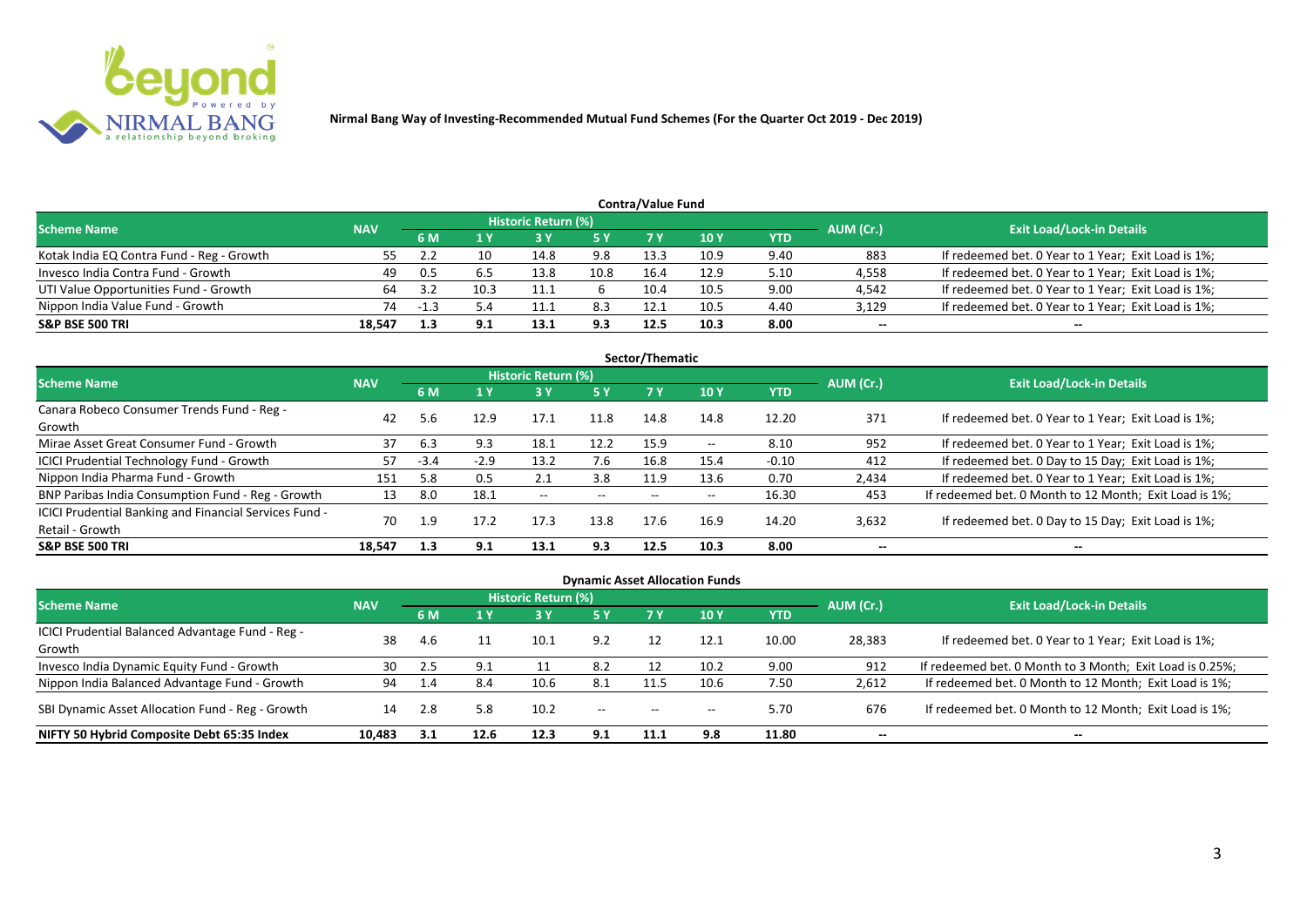

| <b>Hybrid Aggressive</b>                        |            |        |      |                            |       |                          |                 |            |           |                                                        |  |  |  |
|-------------------------------------------------|------------|--------|------|----------------------------|-------|--------------------------|-----------------|------------|-----------|--------------------------------------------------------|--|--|--|
| <b>Scheme Name</b>                              | <b>NAV</b> |        |      | <b>Historic Return (%)</b> |       |                          |                 |            | AUM (Cr.) | <b>Exit Load/Lock-in Details</b>                       |  |  |  |
|                                                 |            | 6 M    |      |                            | 5 Y   |                          | 10 <sub>1</sub> | <b>YTD</b> |           |                                                        |  |  |  |
| HDFC Hybrid Equity Fund - Growth                | 55         | $-0.3$ | 7.6  | 7.8                        | 4.9   | 10.1                     | 8.4             | 6.60       | 20,926    | If redeemed bet. 0 Year to 1 Year; Exit Load is 1%;    |  |  |  |
| ICICI Prudential Equity & Debt Fund - Growth    | 138        | 1.0    |      | 9.3                        | 9.2   | 14.1                     | 13.4            | 7.80       | 23,501    | If redeemed bet. 0 Year to 1 Year; Exit Load is 1%;    |  |  |  |
| Mirae Asset Hybrid - Equity Fund - Reg - Growth | 16         | 3.U    |      | 12.8                       | $- -$ | $\overline{\phantom{a}}$ | $- -$           | 11.10      | 3,005     | If redeemed bet. 0 Year to 1 Year; Exit Load is 1%;    |  |  |  |
| SBI Equity Hybrid Fund - Growth                 | 144        | 4.5    | 13.7 |                            | 10.2  | 14.6                     | 11.9            | 12.40      | 31,248    | If redeemed bet. 0 Month to 12 Month; Exit Load is 1%; |  |  |  |
| Canara Robeco Equity Hybrid Fund - Growth       | 167        |        |      | 11.6                       | 9.5   | 13.                      | 12.3            | 11.20      | 2,701     | If redeemed bet. 0 Year to 1 Year; Exit Load is 1%;    |  |  |  |
| NIFTY 50 Hybrid Composite Debt 65:35 Index      | 10,483     | - 3.1  | 12.6 | 12.3                       | 9.1   | 11.1                     | 9.8             | 11.80      | $- -$     | $- -$                                                  |  |  |  |

| <b>Arbitrage Fund</b>                      |            |              |     |                     |     |  |     |      |           |                                                          |  |  |  |
|--------------------------------------------|------------|--------------|-----|---------------------|-----|--|-----|------|-----------|----------------------------------------------------------|--|--|--|
| <b>Scheme Name</b>                         | <b>NAV</b> |              |     | Historic Return (%) |     |  |     |      | AUM (Cr.) | <b>Exit Load/Lock-in Details</b>                         |  |  |  |
|                                            |            | 1 M          |     |                     | 1 V |  |     | YTD  |           |                                                          |  |  |  |
| IDFC Arbitrage Fund - Reg - Growth         |            | - 3 h        |     |                     | 6.3 |  |     | 6.30 | 11,895    | If redeemed bet. 0 Month to 1 Month; Exit Load is 0.25%; |  |  |  |
| Kotak Equity Arbitrage Fund - Reg - Growth | 28         | - 2 G        | 4 Q |                     | 6.2 |  |     | 6.20 | 17,363    | If redeemed bet. 0 Day to 30 Day; Exit Load is 0.25%;    |  |  |  |
| Nippon India Arbitrage Fund - Growth       |            | — <b>2 X</b> | 4.9 |                     |     |  | 6.2 | 6.30 | 10,224    | If redeemed bet. 0 Month to 1 Month; Exit Load is 0.25%; |  |  |  |

|                                          |            |       |     | <b>Historic Return (%)</b> |       | <b>Equity Saver</b> |            |      |           |                                                        |
|------------------------------------------|------------|-------|-----|----------------------------|-------|---------------------|------------|------|-----------|--------------------------------------------------------|
| <b>Scheme Name</b>                       | <b>NAV</b> | 6 M   |     |                            | 5 Y   |                     | <b>10Y</b> | YTD  | AUM (Cr.) | <b>Exit Load/Lock-in Details</b>                       |
| Axis Equity Saver Fund - Reg - Growth    | 13         | 3.O   | 8.3 |                            | $ -$  | $-$                 | $- -$      | 8.10 | 813       | If redeemed bet. 0 Month to 12 Month; Exit Load is 1%; |
| <b>HDFC Equity Savings Fund - Growth</b> |            |       | 6.1 |                            | 7.8   | 8.8                 | 8.9        | 5.40 | 4,503     | If redeemed bet. 0 Year to 1 Year; Exit Load is 1%;    |
| Kotak Equity Savings Fund - Reg - Growth | 15         | -≺ 41 | 8.1 |                            | 7.8   | $-$                 | $- -$      | 7.40 | 1,869     | If redeemed bet. 0 Year to 1 Year; Exit Load is 1%;    |
| CRISIL Hybrid 50+50 - Moderate Index*    | --         |       |     |                            | $- -$ | $- -$               | --         | $-$  | $- -$     | $-$                                                    |

| <b>Liquid Funds</b>              |            |                |       |                            |     |       |            |                 |           |                                  |  |  |  |
|----------------------------------|------------|----------------|-------|----------------------------|-----|-------|------------|-----------------|-----------|----------------------------------|--|--|--|
| <b>Scheme Name</b>               | <b>NAV</b> |                |       | <b>Historic Return (%)</b> |     |       | <b>YTM</b> | Avg             | AUM (Cr.) | <b>Exit Load/Lock-in Details</b> |  |  |  |
|                                  |            | 1 <sub>W</sub> | ואי י | 1 M                        | 3 M | 1 Y   |            | <b>Maturity</b> |           |                                  |  |  |  |
| Axis Liguid Fund - Growth        | 2.157      |                |       |                            | 5.5 |       |            | 6.80            | 30,628    | *Ref Footnote                    |  |  |  |
| IDFC Cash Fund - Reg - Growth    | 2.354      |                | b.1   |                            |     |       | 0.4        | 6.40            | 11,140    | *Ref Footnote                    |  |  |  |
| Kotak Liguid Fund - Reg - Growth | 3,937      |                |       |                            | 5.3 |       | 0.4        | 6.60            | 30,493    | *Ref Footnote                    |  |  |  |
| <b>CRISIL Liquid Fund Index</b>  | $- -$      | $- -$          | --    | J.C                        | 5.8 | $- -$ | 0.5        | $-$             | $- -$     | $- -$                            |  |  |  |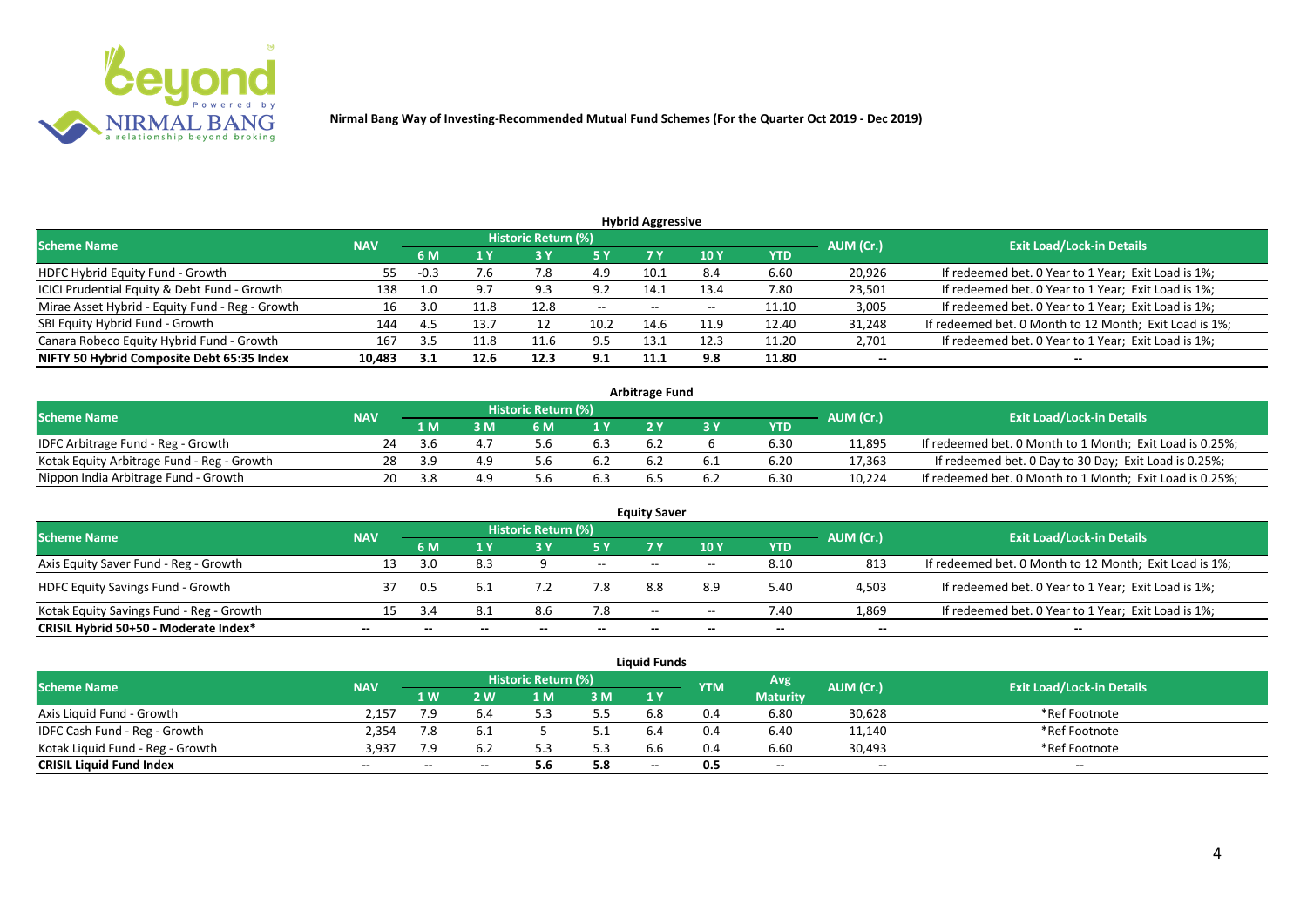

| <b>Ultra Short Fund</b>                       |            |      |     |                            |       |                          |            |                 |           |                                  |  |  |  |
|-----------------------------------------------|------------|------|-----|----------------------------|-------|--------------------------|------------|-----------------|-----------|----------------------------------|--|--|--|
| <b>Scheme Name</b>                            | <b>NAV</b> |      |     | <b>Historic Return (%)</b> |       |                          | <b>YTM</b> | Avg.            | AUM (Cr.) | <b>Exit Load/Lock-in Details</b> |  |  |  |
|                                               |            | 1 M  | M   | 5 M                        | 1 Y   | 3 Y                      |            | <b>Maturity</b> |           |                                  |  |  |  |
| IDFC Ultra Short Term Fund - Reg - Growth     |            | -6.3 | 6.8 |                            | 8.3   | $-$                      |            | 8.30            | 4,369     | Nil                              |  |  |  |
| Sundaram Ultra Short Term Fund - Reg - Growth | 10         | 5 O  |     | $- -$                      | $- -$ | $\overline{\phantom{a}}$ |            | $- -$           | 344       | Nil                              |  |  |  |
| L&T Ultra Short Term Fund - Growth            | 32         | 56 h | 6.4 |                            | 7.9   |                          |            | 7.80            | 2,782     | Nil                              |  |  |  |
| <b>NIFTY Ultra Short Duration Debt Index</b>  | 3,987      | -6.5 | 6.7 | , 4                        |       |                          | 0.5        | 8.00            | $-$       | $-$                              |  |  |  |

| <b>Money Market Fund</b>                         |                          |     |     |                     |       |           |            |                 |           |                                  |  |  |  |
|--------------------------------------------------|--------------------------|-----|-----|---------------------|-------|-----------|------------|-----------------|-----------|----------------------------------|--|--|--|
| <b>Scheme Name</b>                               | <b>NAV</b>               |     |     | Historic Return (%) |       |           | <b>YTM</b> | Avg.            | AUM (Cr.) | <b>Exit Load/Lock-in Details</b> |  |  |  |
|                                                  |                          | 1 M | I M | 6 M                 | 1Y    | <b>3Y</b> |            | <b>Maturity</b> |           |                                  |  |  |  |
| Aditya Birla Sun Life Money Manager Fund - Reg - | 264                      | 6.0 | 6.3 |                     | 8.3   |           |            | 8.20            | 11,145    | Nil                              |  |  |  |
| Growth                                           |                          |     |     |                     |       |           |            |                 |           |                                  |  |  |  |
| Franklin India Savings Fund - Growth             | 36                       | 6.0 | 6.9 | 8.2                 | 8.7   |           |            | 8.70            | 5,072     | Nil                              |  |  |  |
| Nippon India Money Market Fund - Growth          | 2,980                    | 6.3 | 6.8 |                     | 8.3   |           | 0.5        | 8.30            | 3,739     | Nil                              |  |  |  |
| <b>CRISIL Liquid Fund Index</b>                  | $\overline{\phantom{a}}$ |     | 5.8 | 6.2                 | $- -$ |           |            | $-$             | $- -$     | $- -$                            |  |  |  |

| <b>Short Term Fund</b>                          |            |     |     |                            |      |     |            |                 |           |                                  |  |  |  |  |
|-------------------------------------------------|------------|-----|-----|----------------------------|------|-----|------------|-----------------|-----------|----------------------------------|--|--|--|--|
| <b>Scheme Name</b>                              | <b>NAV</b> |     |     | <b>Historic Return (%)</b> |      |     | <b>YTM</b> | Avg             | AUM (Cr.) | <b>Exit Load/Lock-in Details</b> |  |  |  |  |
|                                                 |            | 1 M | I M | 6 M                        | 1Y   | 3 Y |            | <b>Maturity</b> |           |                                  |  |  |  |  |
| Axis Short Term Fund - Growth                   |            |     |     | 11.8                       | 9.9  |     | 0.30       | 9.80            | 3,674     | Nil                              |  |  |  |  |
| HDFC Short Term Debt Fund - Growth              |            |     |     |                            | 9.7  | 7.6 | 0.30       | 9.70            | 9,702     | Nil                              |  |  |  |  |
| IDFC Bond Fund - Short Term Plan - Reg - Growth | 41         |     |     |                            | 10.1 |     | 0.2        | 10.10           | 11,356    | Nil                              |  |  |  |  |
| Kotak Bond Short Term Fund - Reg - Growth       | 37         | 3.5 | 6.6 |                            | 9.7  | 6.9 | 0.2        | 9.70            | 10,397    | Nil                              |  |  |  |  |
| L&T Short Term Bond Fund - Reg - Growth         | 19.        |     | 6.8 |                            | 9.6  |     | 0.20       | 9.50            | 5,025     | Nil                              |  |  |  |  |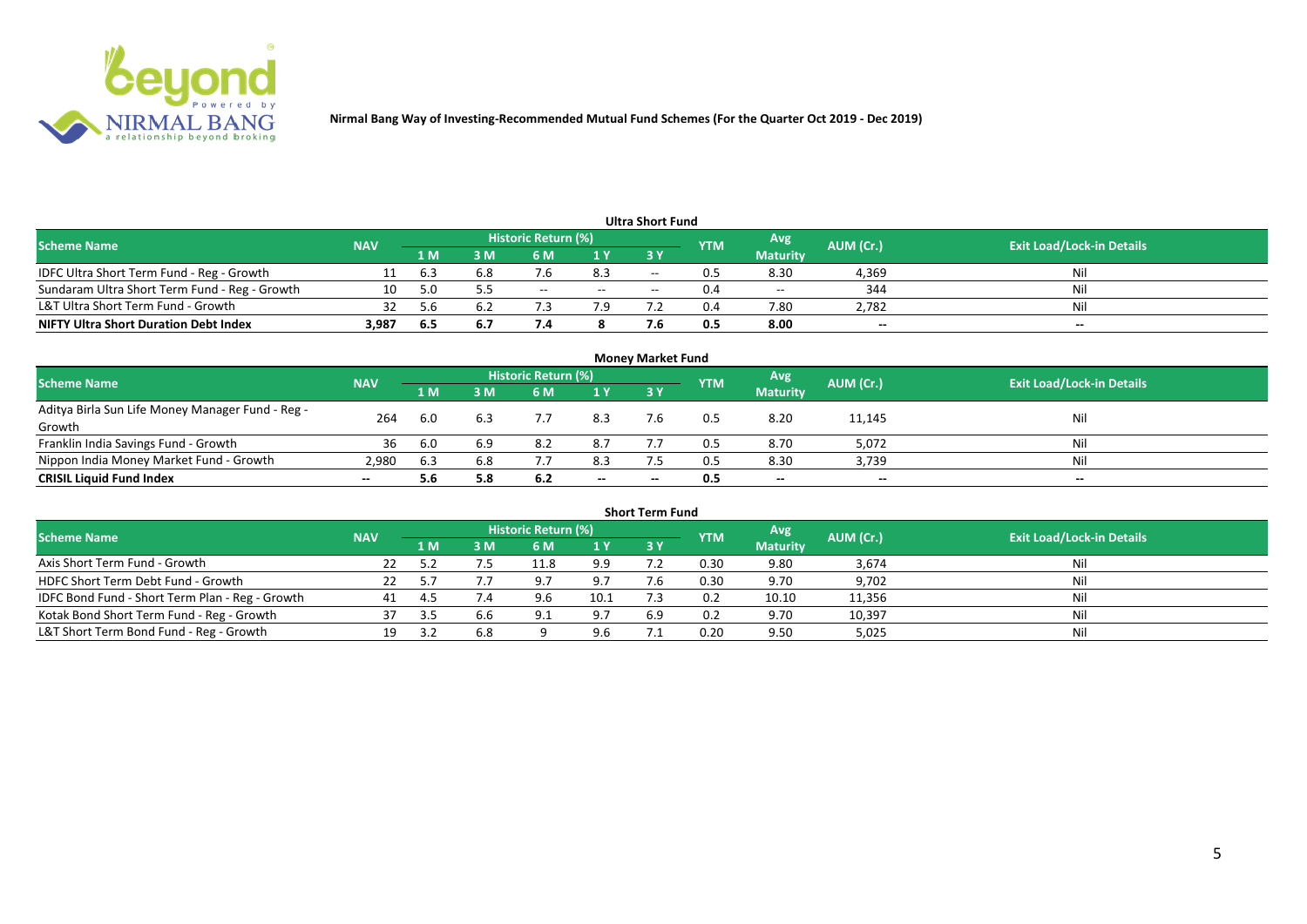

| <b>Low Duration Fund</b>                  |            |     |    |                            |     |    |            |                 |           |                                  |  |  |  |  |
|-------------------------------------------|------------|-----|----|----------------------------|-----|----|------------|-----------------|-----------|----------------------------------|--|--|--|--|
| <b>Scheme Name</b>                        | <b>NAV</b> |     |    | <b>Historic Return (%)</b> |     |    | <b>YTM</b> | Avg             | AUM (Cr.) | <b>Exit Load/Lock-in Details</b> |  |  |  |  |
|                                           |            | 1 M | ΒM |                            | 1 Y | 3Y |            | <b>Maturity</b> |           |                                  |  |  |  |  |
| Axis Treasury Advantage Fund - Growth     | 2.213      | 5.8 |    | O.3                        |     |    | 0.4        | 9.00            | 4,128     | Ni                               |  |  |  |  |
| Canara Robeco Savings Fund - Reg - Growth |            |     |    |                            | 8.4 |    | 0.4        | 8.30            | 1,263     |                                  |  |  |  |  |
| IDFC Low Duration Fund - Reg - Growth     |            |     |    | ـ . 0                      | 8.5 |    | 0.4        | 8.50            | 5,204     | Ni                               |  |  |  |  |

| <b>Banking &amp; PSU Bond Funds</b>            |            |      |     |                            |      |       |            |                 |           |                                  |  |  |  |
|------------------------------------------------|------------|------|-----|----------------------------|------|-------|------------|-----------------|-----------|----------------------------------|--|--|--|
| <b>Scheme Name</b>                             | <b>NAV</b> |      |     | <b>Historic Return (%)</b> |      |       | <b>YTM</b> | Avg             | AUM (Cr.) | <b>Exit Load/Lock-in Details</b> |  |  |  |
|                                                |            | 1 M' | 3 M |                            | 1 Y  | 73 Y. |            | <b>Maturity</b> |           |                                  |  |  |  |
| HDFC Banking and PSU Debt Fund - Reg - Growth  |            |      |     | 10                         | 10.5 |       | 0.30       | 10.40           | 4,291     |                                  |  |  |  |
| Kotak Banking and PSU Debt Fund - Reg - Growth |            |      |     | a a                        | 10.8 |       |            | 10.80           | 3,553     | Ni                               |  |  |  |
| IDFC Banking & PSU Debt Fund - Reg - Growth    |            |      |     | 10.9                       | 11.7 |       |            | 11.70           | 12,187    | Ni                               |  |  |  |

| <b>Corporate Bond Funds</b>                         |            |      |     |                            |     |           |            |                 |           |                                                         |  |  |  |
|-----------------------------------------------------|------------|------|-----|----------------------------|-----|-----------|------------|-----------------|-----------|---------------------------------------------------------|--|--|--|
| <b>Scheme Name</b>                                  | <b>NAV</b> |      |     | <b>Historic Return (%)</b> |     |           | <b>YTM</b> | Avg             | AUM (Cr.) | <b>Exit Load/Lock-in Details</b>                        |  |  |  |
|                                                     |            | 1 M  | 3 M | 6 M                        | 1 Y | <b>3Y</b> |            | <b>Maturity</b> |           |                                                         |  |  |  |
| ICICI Prudential Corporate Bond Fund - Reg - Growth | 20         | -4.7 |     | 9.2                        | 9.9 |           | 0.3        | 9.90            | 11,096    | Nil                                                     |  |  |  |
| L&T Triple Ace Bond Fund - Reg - Growth             | 50         |      |     | 10                         |     | 5.9       |            | 11.90           | 2,047     | If redeemed bet. 0 Month to 3 Month; Exit Load is 0.5%; |  |  |  |
| Kotak Corporate Bond Fund - Std - Growth            | 2,632      | 4.8  |     | 9 <sub>4</sub>             | 9.9 |           | 0.3        | 9.80            | 3,801     | Ni                                                      |  |  |  |

|                                                   |            |      |      |                     |     | <b>Credit Risk Fund</b> |            |                 |           |                                                           |
|---------------------------------------------------|------------|------|------|---------------------|-----|-------------------------|------------|-----------------|-----------|-----------------------------------------------------------|
| <b>Scheme Name</b>                                | <b>NAV</b> |      |      | Historic Return (%) |     |                         | <b>YTM</b> | Avg             | AUM (Cr.) | <b>Exit Load/Lock-in Details</b>                          |
|                                                   |            | 1 M  | ١M   | 6 M                 | 1 Y | 3Y                      |            | <b>Maturity</b> |           |                                                           |
| <b>ICICI Prudential Credit Risk Fund - Growth</b> | 21         | 11.3 | 10.3 | 10.2                | 9.4 |                         | 0.9        | 9.30            | 11,707    | If redeemed bet. 0 Year to 1 Year; Exit Load is 1%;       |
| Kotak Credit Risk Fund - Reg - Growth             | 22         | 59   | 8.3  | 9.4                 | 8.9 |                         | 0.4        | 8.90            | 4,979     | If redeemed bet. 0 Year to 1 Year; Exit Load is 1%;       |
|                                                   |            |      |      |                     |     |                         |            |                 |           | If redeemed bet. 0 Month to 12 Month; Exit Load is 3%; If |
| SBI Credit Risk Fund - Growth                     |            |      |      | 6.5                 | 6.5 | 6.4                     | -0.1       | 6.40            | 5,109     | redeemed bet. 12 Month to 24 Month; Exit Load is 1.5%; If |
|                                                   |            |      |      |                     |     |                         |            |                 |           | redeemed bet. 24 Month to 36 Month; Exit Load is 0.75%;   |